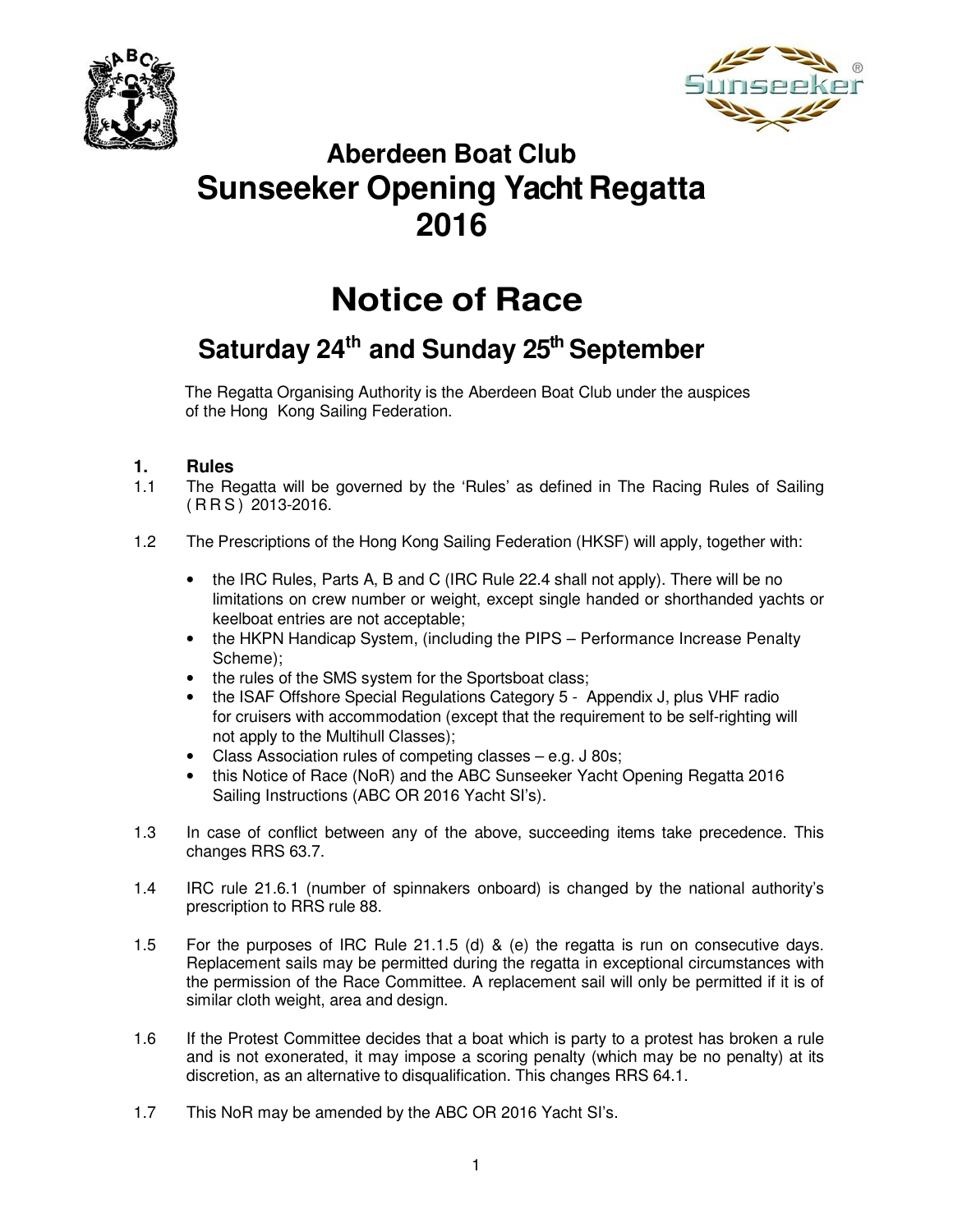# **2. Advertising**

- 2.1 Boats may be required to display the regatta sponsor's advertising chosen and supplied by the organising authority.
- 2.2 ISAF Regulation 20 will apply for Competitors boats/crew wear displayed during the event.

# **3 Eligibility and Entry**<br>**3.1** The regatta is open to t

The regatta is open to the following classes and boats:

### 3.1.1 **Class or division of Class**

- Yacht IRC Class Rating split TBA.
- Yacht HKPN Class Rating split TBA.
- Multihulls with accommodation.
- Sportsboats.
- Day Keelboats.
- Other multihulls.
- 3.2 Boats from other classes may also be considered by the Race Committee on application, by 1700 hrs on Wednesday 21<sup>st</sup> September.
- 3.3 Divisional splits will be re-allocated by the Race Committee in the SI's subject to entries received and in the interests of fair racing.
- 3.4 A boat will be entered in one class only. The IRC and HKPN Classes will be divided into suitable rating bands depending on the number of entries received.
- 3.5 A class or division will consist of a three boat minimum for all classes.
- 3.6 All boats must be in the vicinity of the starting line at its class warning signal in order to be eligible for the Regatta.
- 3.7 Eligible boats are yachts which have valid IRC Certificates or HKPN ratings and other seaworthy boats at the discretion of the Race Committee, including multihulls with or without accommodation.
- 3.8 Boats without IRC or HKPN ratings may be accepted by and have HKPN ratings allocated for the regatta at the discretion of the Race Committee. Any such allocation will not be subject to protest. IRC & HKPN ratings will be listed as published on the current HKSF website by 1700 hrs on Wednesday 21<sup>st</sup> September.
- 3.9 Entry may be made by submitting a completed online entry form and Declaration of Skipper form before 1700 hrs on Wednesday  $21^{st}$  September. Late entries may be accepted at the discretion of the Race Committee but will be subject to an additional late entry fee of \$750 HKD.
- 3.10 Class lists will be published on the event website no later than 1700 hrs on Thursday 22<sup>nd</sup> September.

# **4. Entry Fees**

.

- The entry fees will be as follows:
	- Yachts, multihulls (with accommodation) & Sportsboats: \$500
	- **J80s & Flying Fifteens:**  $$500$
	- Multihulls (without accommodation) \$500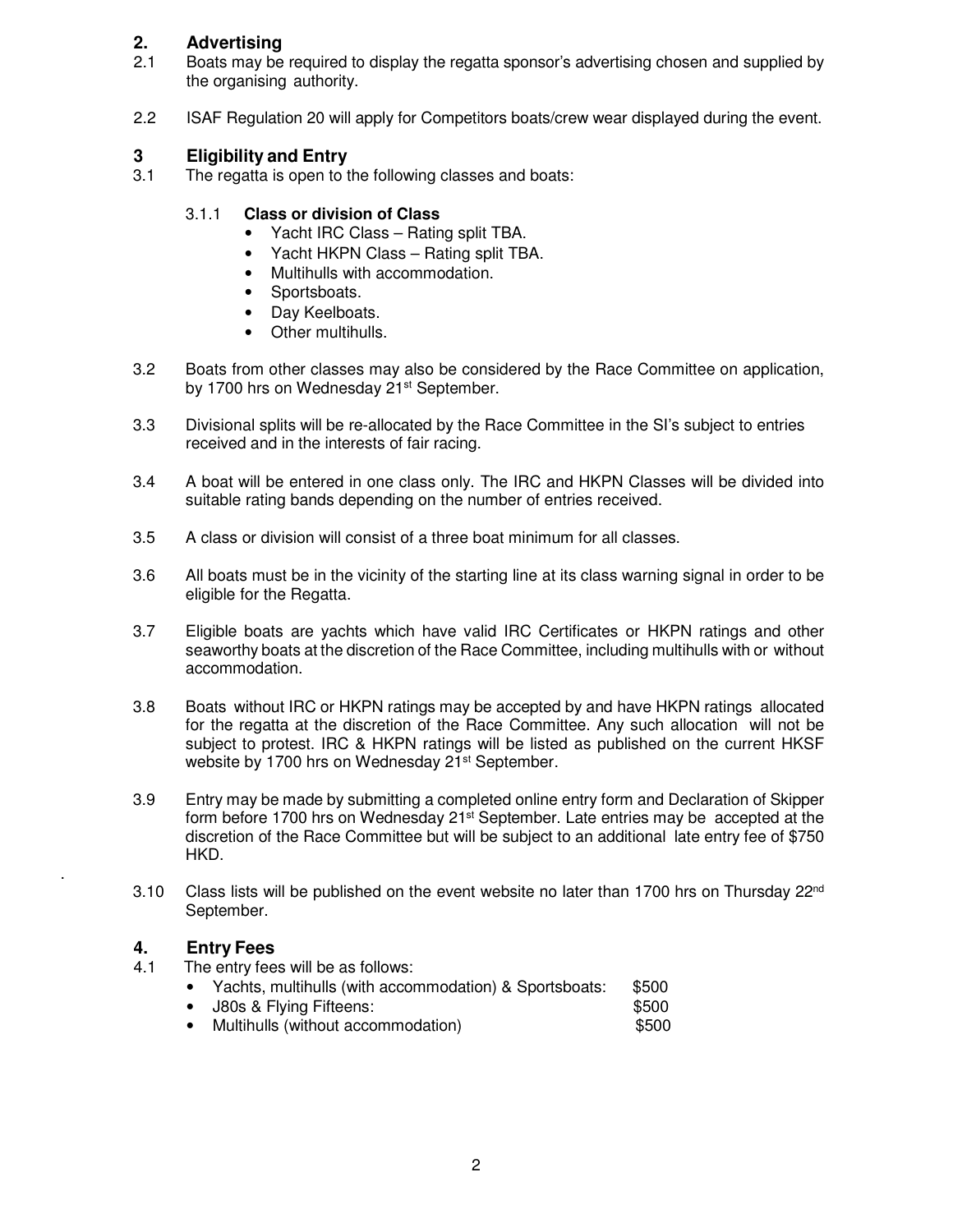# **5. Schedule and Course Locations**

# 5.1 **Friday:**

• The Skipper's Briefing, registration and registration drinks will be held at ABC main club at 1900 hrs on Friday 23rd September.

# 5.2 **Saturday:**

- Yachts, multi-hulls (with accommodation), Sportsboats, Flying Fifteens and J/80s: Two windward / leeward races in the Lamma area. The first warning signal will be at **1055 hrs.**
- All races on the Saturday shall be geometric courses.

### 5.3 **Sunday:**

• Yachts, multi-hulls, J/80s, Flying Fifteens and Sportsboats: Start in ABC Round Island start or ABC Lamma Start for all classes: There will be one race over an island course, with the first warning signal at **1025 hrs.** 

# **6. Measurements**

- 6.1 IRC boats shall submit a copy of their current IRC Certificate to the Marine and Sailing Office no later than 1700 hrs on Wednesday 21<sup>st</sup> September unless their IRC rating is listed on HKSF website. A scanned soft copy sent by email is acceptable.
- 6.2 No alteration to a boat's TCC will be permitted after this date, except as a result of a rating protest or to correct rating office errors.
- 6.3 HKPN boats shall submit a completed HKPN PIPS declaration form to the Marine and Sailing Office no later than 1700 hrs on Wednesday 21<sup>st</sup> September.

### **7. Sailing Instructions**

The ABC OR 2016 Yacht SI's will be available for downloading from the event website no later than Friday 9<sup>th</sup> September at 1800 hrs.

### **8. Venue**

The ABC main club house and Middle Island club house will be used by the organising authority. Racing will take place to the South, East and West of Hong Kong Island.

### **9. Registration**

Registration will be completed by sending the signed Declaration Form (with IRC certificate and HKPN PIPS form, if appropriate) to the Marine and Sailing Office before 1700 hrs on Wednesday 21<sup>st</sup> September. Class Flags and bow stickers (if required) will be distributed from the Marine and Sailing Office.

### **10. Penalty System & Protests**

10.1 For Monohull and Multihull RRS 44.1 is changed so that the Two-Turn Penalty is replaced by the One-Turn Penalty.

### 10.2 **Exoneration Penalty**

- 10.2.1 A boat that may have broken a rule may, after finishing the race concerned and before the start of a related protest hearing, notify the Race Committee that she accepts a 20% scoring penalty, except the minimum scoring penalty shall be 3 places. This changes Rule 44.3(c).
- 10.2.2 The Exoneration Penalty is not available for a breach of Rule 2 or of class rules or for gross misconduct under Rule 69. Nor is it available to a boat that caused injury or serious damage, or gained a significant advantage by her breach of the rules:
- 10.2.3 When an Exoneration Penalty is accepted:
	- a) Neither the boat nor the Protest Committee may then revoke or r emove the penalty.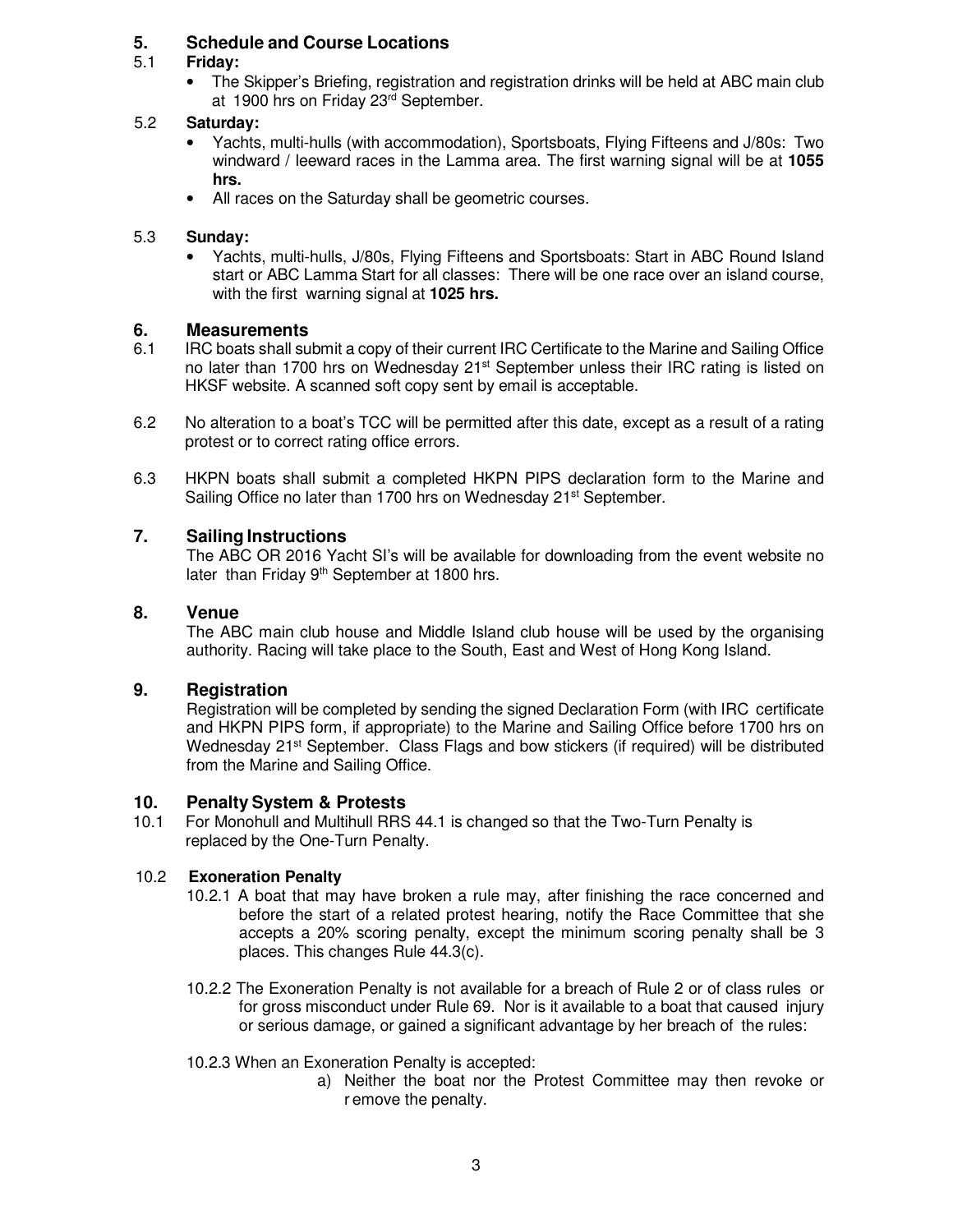b) The boat shall not be penalised further in a protest hearing when the Protest Committee decides that the exoneration penalty was appropriate to the facts found and the appropriate rules.

## **11. Scoring**

- 11.1 Boats will be scored according to their IRC or HKPN ratings, depending on class entered.
- 11.2 Yachts, multi-hulls, J/80s, Flying Fifteens and Sportsboats: Scoring all races will count equally, with no discards.

# **12.** Safety & Support Boats.<br>12.1 No anchors shall be carried of

- No anchors shall be carried on deck forward of the bow on competing boats.
- 12.2 ABC support boats may be suitably marked with the sponsors or event branding.

### **13. Berthing & Moorings**

 Subject to availability, temporary moorings can be provided, in either Deepwater Bay or Aberdeen Typhoon Shelter for boats wishing to stay overnight before or after the race. Details may be obtained from the Club on 25533231 (Ext. 834) or by emailing to marinecoord@abclubhk.com. Space booking is required but not guaranteed).

### **14. Minimum Safety Requirement**

 Boats must comply with their class rules regarding safety requirements and Cruisers must comply with the ISAF Offshore Special Regulation Category 5 – Appendix J plus VHF Radio: http://www.sailing.org/documents/offshorespecialregs/index.php

### **15. Radio Communications**

- 15.1 Communications between the Race Committee and competitors will be on Marine VHF Channel 72. This applies to cruisers, Sportsboats, J80s, Flying Fifteens and Multihulls with accommodation only.
- 15.2 Except in an emergency a boat shall neither make radio transmissions while racing nor receive radio communications not available to all boats. This restriction also applies to mobile telephones.

### **16. Prizes**

- 16.1 The Sunseeker Opening Yacht Regatta 2016 Trophies will be awarded to boats placed overall first, second and third places for each class, depending on the number of entries and class entered – e.g. either IRC or HKPN.
- 16.2 A Line Honours Trophy will be awarded to the first boat in each class to finish the Island Course on Sunday 25<sup>th</sup> September.

# **17. Prize Giving**

Prizes will be awarded at the ABC Middle Island clubhouse on the Sunday after racing, subject to any outstanding protest hearings.

### **18. Disclaimer of Liability**

- 18.1 The Aberdeen Boat Club, the Organising Committee, the Race Committee, Regatta Sponsors and their respective representatives, Officers, Members, Staff and Volunteers accept no liability whatsoever for any loss of life or property, personal injury and damage caused by, or arising out of the Regatta.
- 18.2 The responsibility for a boat's decision to participate in a race or to continue racing is hers alone. (RRS Fundamental Rule 4). In addition competitor's attention is drawn to the ISAF Special Regulations1.02.1 (first point) which begins "The safety of a yacht and her crew is the sole and inescapable responsibility of the Person-in-charge…" Competitors participate in the regatta entirely at their own risk.